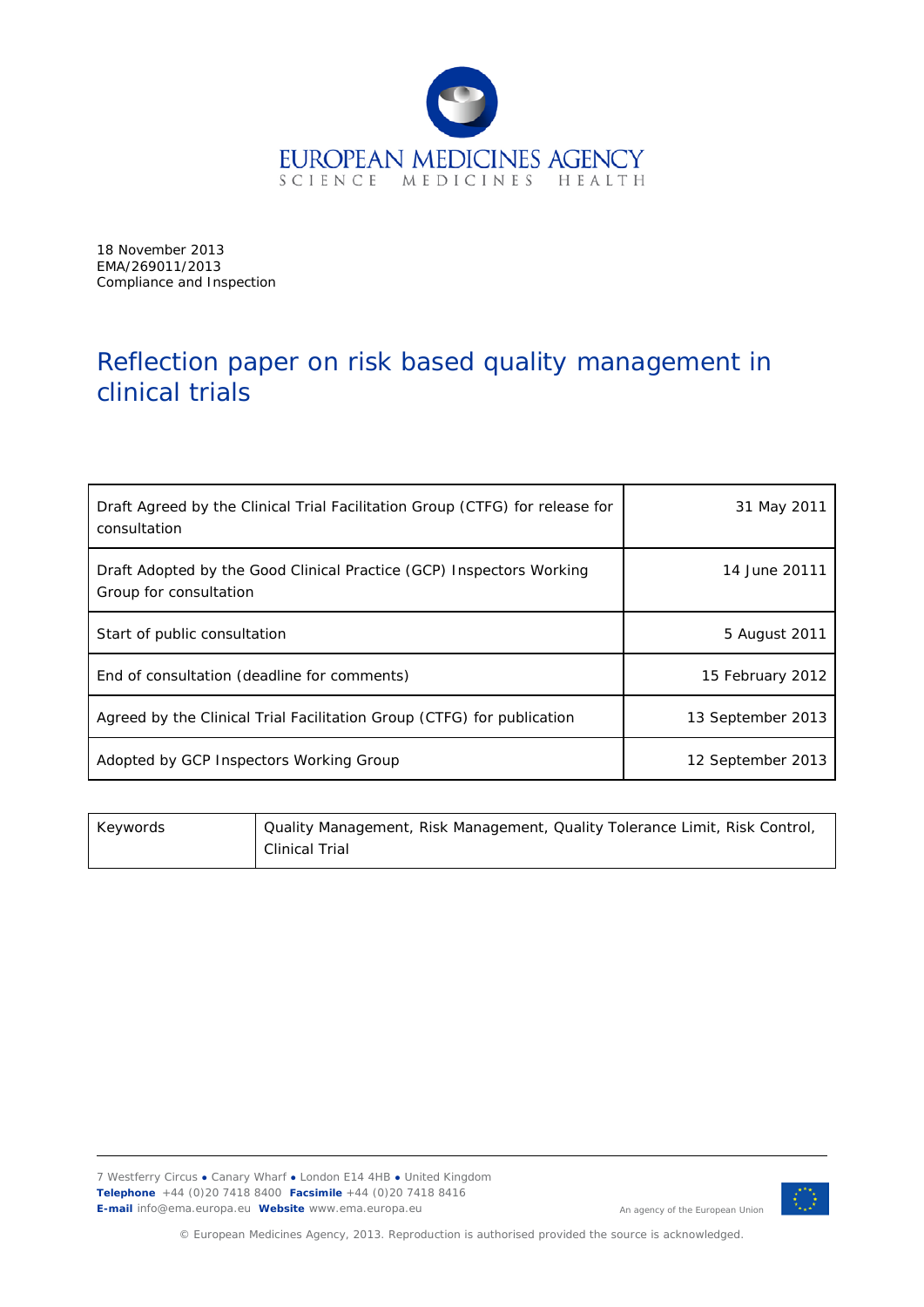# Reflection paper on risk based quality management in clinical trials

## **Table of contents**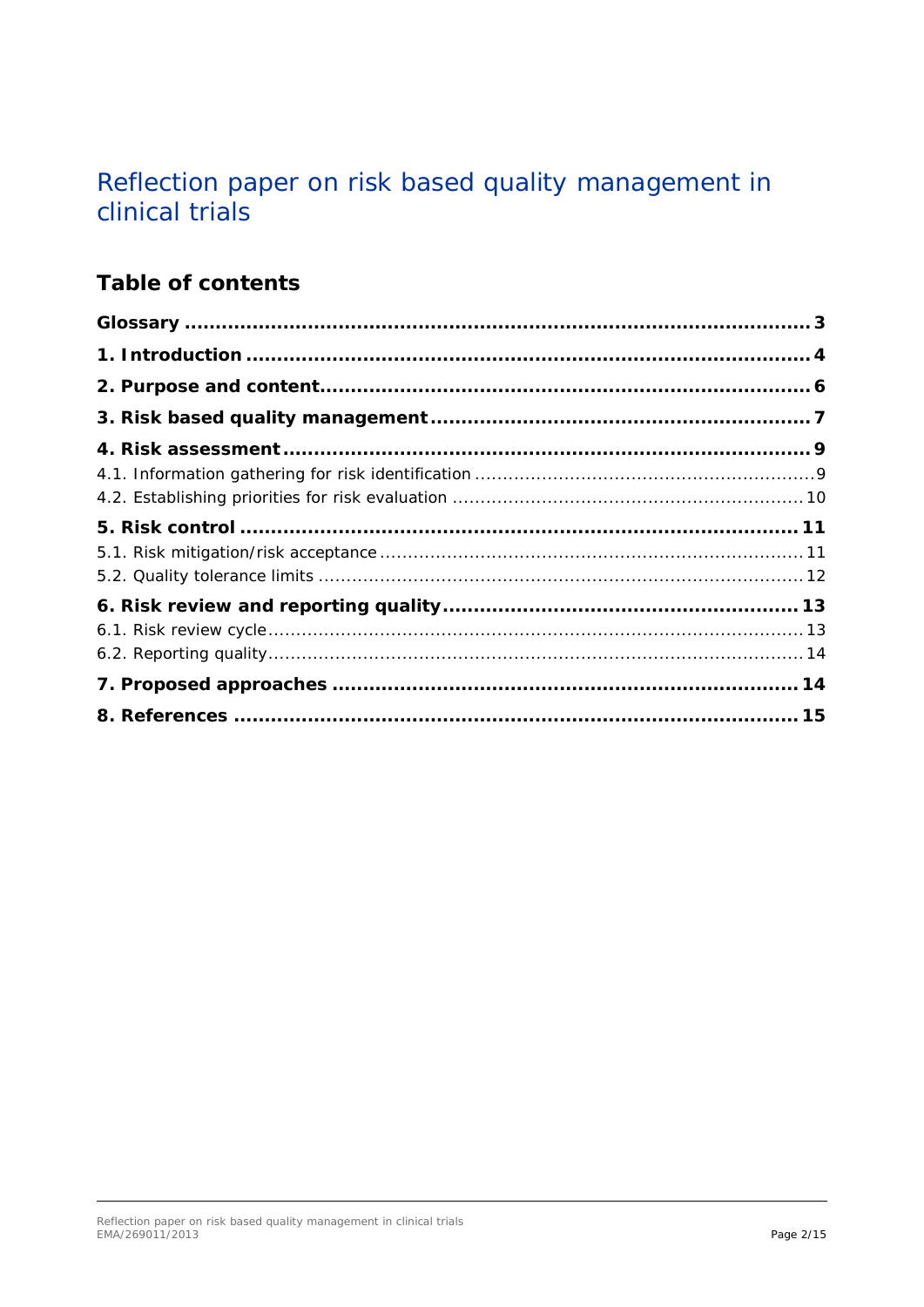## <span id="page-2-0"></span>**Glossary**

1. Central technical facility

Laboratory or other technical facility in which the measurements or assessments of the laboratory, ECG or other tests are centralised.

2. Central monitoring

Document review, data review and analysis performed remotely from the investigator site by the sponsor to examine the data collected in order to check compliance, identify unusual data patterns, deviations from protocol or missing or invalid data. Examples of central monitoring techniques include checks of submitted documents (e.g. checklists for TMF content completed by investigators, training evidence etc.), clinical data checks (e.g. range checks, calendar checks etc., rate of reporting adverse events), compliance data/metrics checks (e.g. number of reported deviations from the protocol, rate of reporting adverse events... etc.).

3. Data safety monitoring board (DSMB)

Also referred as Independent Data-Monitoring Committee (IDMC)

An independent data-monitoring committee that may be established by the sponsor to assess at intervals the progress of a clinical trial, the safety data, and the critical efficacy endpoints, and to recommend to the sponsor whether to continue, modify, or stop a trial.

4. Electronic data capture (EDC)

A system that allows collecting clinical trial data in electronic form and importing them without the use of paper. Electronic data capture systems are varied and can include eCRF: electronic Case Report Form, IVRS/IWRS (Interactive Voice/Web Response System), transfer of laboratory data from one system to another.

5. Failure mode and effects analysis (FMEA)

A FMEA is mainly a qualitative analysis to help to identify potential failure modes.

6. Good clinical practice (GCP)

As defined by the principles of ICH E6 quidelines  $<sup>1</sup>$  $<sup>1</sup>$  $<sup>1</sup>$  (ICH GCP), is a set of internationally recognised</sup> ethical and scientific standards for the design, conduct, performance, monitoring, auditing, recording, analysis, and reporting of clinical trials.

7. Project

A project may be a single clinical trial or a clinical programme which includes several trials.

8. Quality assurance

All those planned and systematic actions that are established to ensure that the trial is performed and the data are generated, documented (recorded), and reported in compliance with Good Clinical Practice (GCP) and the applicable regulatory requirement(s).

9. Quality risk management

Quality risk management is a systematic process for the assessment, control, communication and review of risks associated with the planning and conduct of clinical trials and clinical development programmes.

10. Quality management system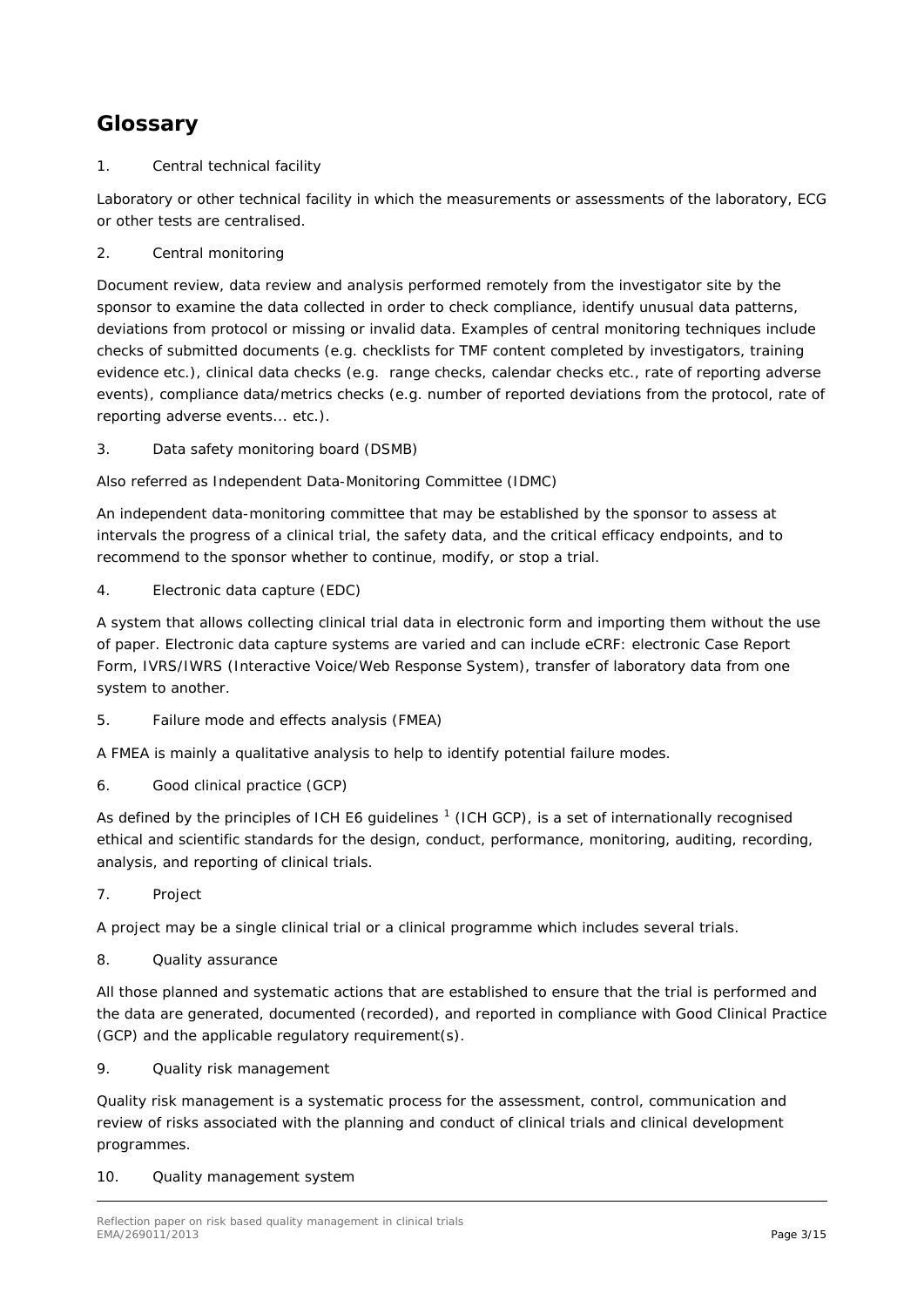A management system used to direct and control an organisation with regard to quality. It is the system that an organisation uses to manage the quality of their services or products. It usually consists of formal controlled procedural documents, such as policies, standard operating procedures, work instructions, forms & templates. As part of the quality system there are usually quality control and quality assurance processes.

11. Sponsor

An individual, company, institution, or organisation, which takes responsibility for the initiation, management, and/or financing of a clinical trial.

12. Sponsor-investigator

An individual who both initiates and conducts, alone or with others, a clinical trial, and under whose immediate direction the investigational product is administered to, dispensed to, or used by a subject. The term does not include any person other than an individual (e.g., it does not include a corporation or an agency). The obligations of a sponsor-investigator include both those of a sponsor and those of an investigator.

13. Suspected Unexpected Serious Adverse Reaction (SUSAR)

An adverse reaction that is both unexpected (not consistent with the applicable product information) and also meets the definition of a Serious Adverse Event/Reaction.

14. System

The system in a company or an organisational structure that provides the framework under which the work of the company can be managed efficiently and effectively. It relates to people (individuals, groups or organisations), facilities, technology and data (information for decision making).

## <span id="page-3-0"></span>**1. Introduction**

Good clinical practice (GCP)<sup>1</sup>, is a set of internationally recognised ethical and scientific standards for the design, conduct, performance, monitoring, auditing, recording, analysis, and reporting of clinical trials.

ICH GCP requires in Section 5.1, that the sponsor implements and maintains systems for quality assurance and quality control; similarly the Article 2 of the GCP Directive 2005/28/EC requires the implementation of procedures necessary to secure the quality of every aspect of the trial. The aim of these quality management procedures is to provide assurance that the rights, safety and well-being of trial subjects are protected, and that the results of the clinical trials are credible. The same requirements apply to Contract Research Organisations (CROs), vendors or other service providers to whom the sponsor has delegated any trial related duties and functions of the sponsor.

The key elements of the quality system include:

- documented procedures and validated methods being developed, implemented and kept up-todate;
- documentation system that preserves and allows for the retrieval of any information/documentation (quality records/essential documents) to show actions taken, decisions made and results;
- appropriate training of sponsor personnel as well as of the personnel in affiliates, at the Contract Research Organisations (CROs), vendors or other service providers and at trial sites;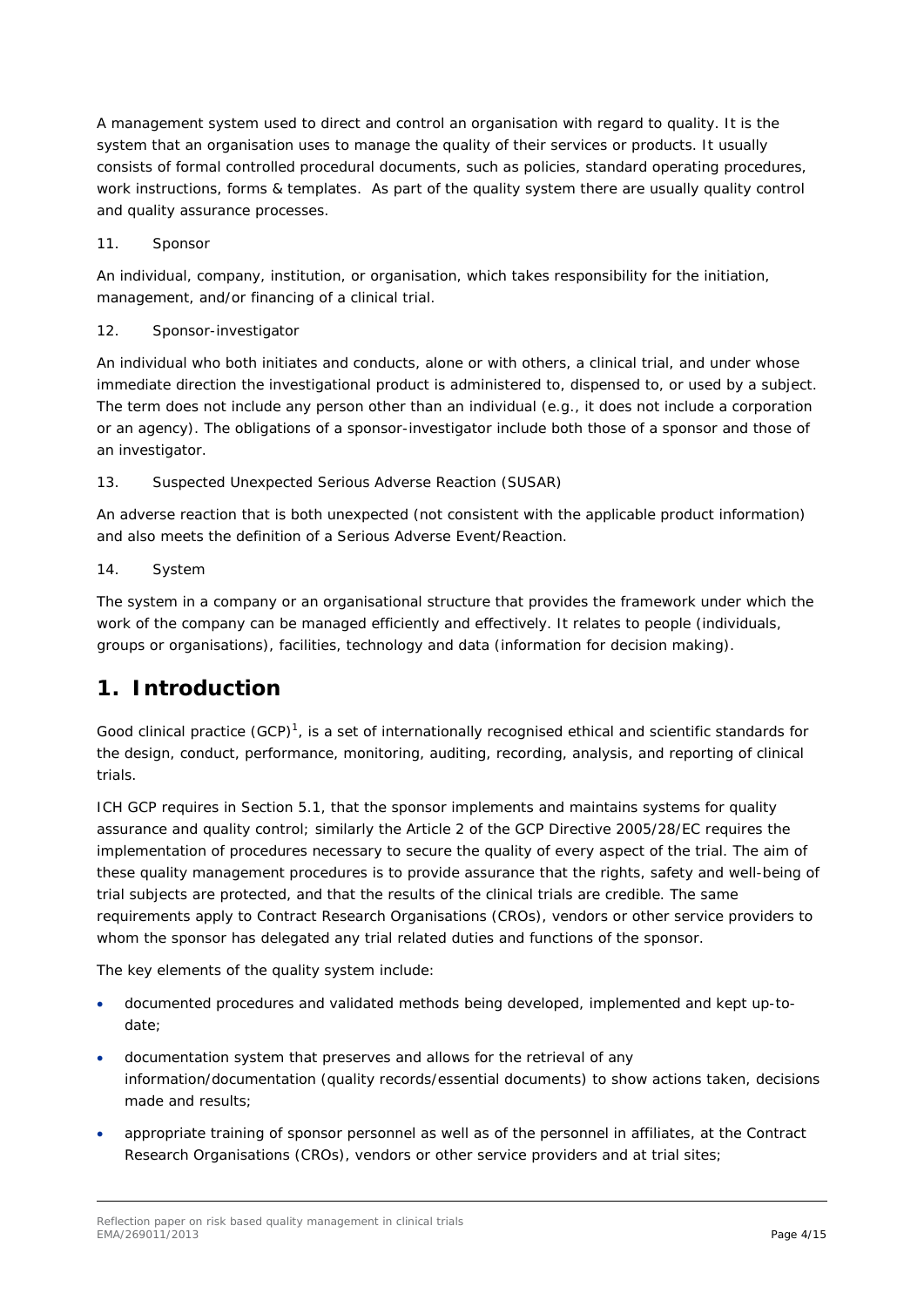- validation of computerised systems;
- quality control, for example monitoring of trial sites and central technical facilities on-site and/or by using centralised monitoring techniques;
- quality assurance including internal and external audits performed by independent auditors.

The current manner in which some elements of a quality system are implemented by sponsors and their agents (CROs etc.) is generally acknowledged to be time-consuming and constitutes a major proportion of the cost of development of medicines. In addition, the ICH GCP guideline was finalised in 1996 when clinical research was largely paper based, but the available technology and the approach to the conduct of clinical trials has evolved considerably in the meantime.

Whilst often successful in achieving a good quality clinical trial, the current practice can however be expensive and there are too many trials in which avoidable quality problems arise. This is illustrated by the nature and extent of findings, identified by European GCP inspectors, during inspections. The combination of these findings and the high cost of the oversight of clinical trials strongly suggests that current approach to clinical quality management is in need of review and reorientation.

The general problem can be summarised by stating that current practices in clinical research are not proportionate to risk nor well adapted to achieving the desired goals. The origins of the problem are multifactorial and include:

- cost of clinical development and limitations on the resource that can be made available;
- development deadlines, pressure from investors and other factors determining project deadlines;
- fragmentation of roles into many niche players, often without clear distribution of tasks or coordinated organisation, and each with its own priorities, risks and business environment. This is also reflected in piecemeal implementation of technology, with fragmented, unconnected and poorly standardised solutions;
- globalisation of clinical trials, complicating the regulatory, business and scientific/medical environment and patient population within which they operate;
- risk aversion society and its institutions (public and private) is increasingly risk averse, often with little appreciation of the actual or relative risk of different activities, leading to imbalanced or disproportionate risk mitigation;
- stifling of innovation by restrictive practices, preconceived ideas, incorrect perceptions, leading to a failure to evolve processes and resistance to the implementation and acceptance of new approaches or technologies e.g. application and adoption of a single model of monitoring to the management of all trials, which is neither appropriate nor effective;
- the regulatory environment may be over-interpreted, or misunderstood, resulting in a failure to achieve its actual intent;
- poor design of studies and study processes, often being much more complicated than necessary to achieve what is required, thus diminishing focus and resource available to achieve the quality necessary for the more important objectives;
- failure to identify priorities. Both study and process design is often cluttered by data collection requirements or quality control activities (e.g. monitoring etc.) of limited importance that distract greatly from the most important issues;
- poor risk identification and poor risk mitigation a lack of use or understanding of riskmanagement tools and techniques, is often associated with a reactive, fire-fighting approach to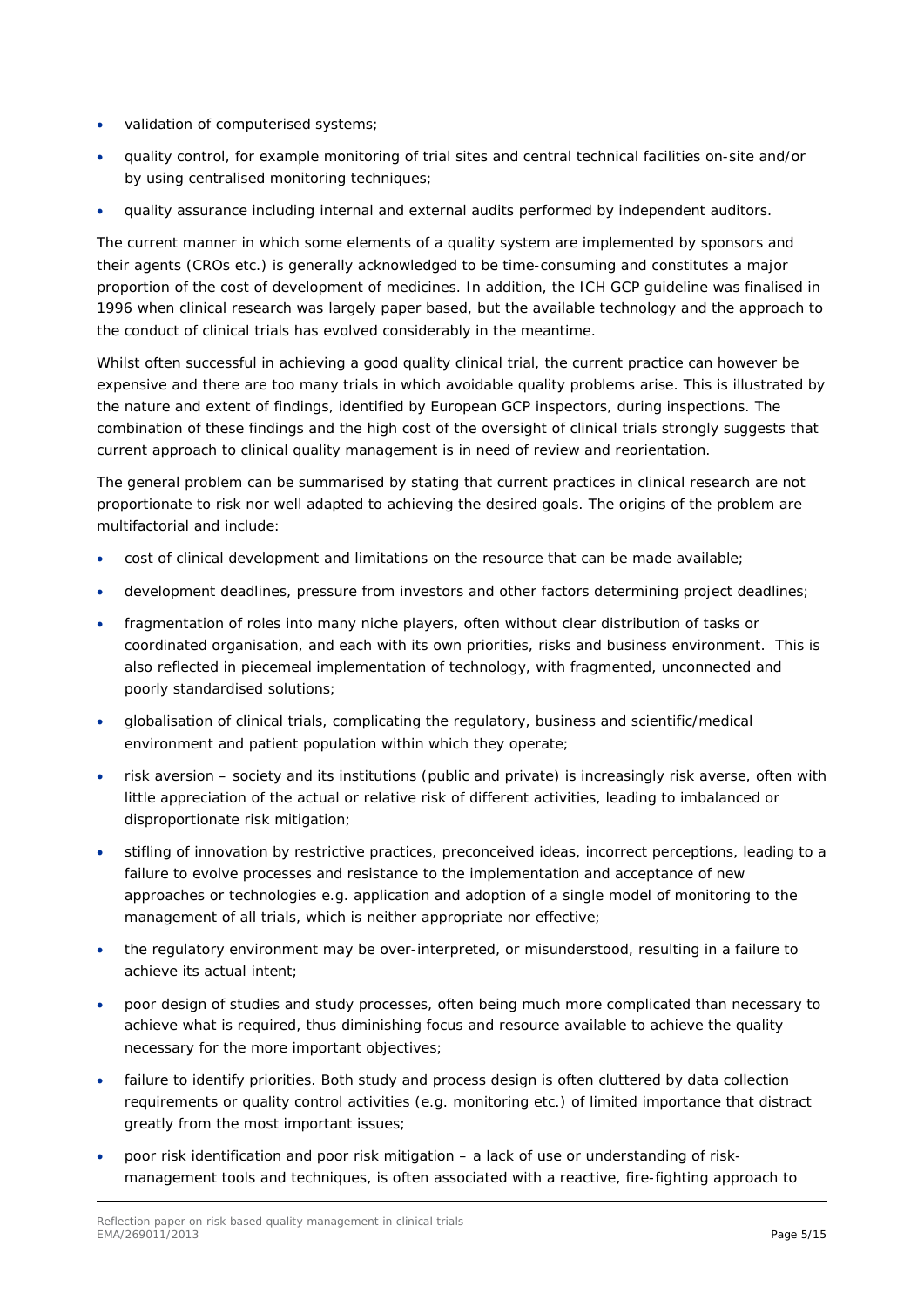problem management. This results in processes largely based on corrective rather than preventive action;

- lack of proportionality (one size fits all) in the implementation of quality control activities (e.g. monitoring etc.) often related to a lack of understanding of the impact of variability in trial conduct and measurement or data collection on the study results and their reliability;
- lack of knowledge or more particularly real understanding of the goals of the legal framework and guidelines, and the flexibility that they currently present;
- lack of capabilities of at least one of the parties to operationally fulfil the requirements of the study.

These issues are often deeply embedded in the culture and thinking of the organisations and people involved and are consequently very difficult to change. This paper intends to open up the discussion on approaches to clinical trials to new thinking, in order to facilitate the development of proportionate clinical trial processes.

Areas that are most often raised as causing particular concern are the design and complexity of the study protocols and data to be collected, the extent and nature of the monitoring that is implemented, as well as the related data management and the extent and nature of documentation required to be completed and retained for a given study.

A proportionate approach is required and should be adapted to the risk of the research conducted by any sponsors (academic researchers, small medium sized enterprises (SMEs) and large multi- national pharmaceutical companies). Sponsors are expected to cope with this challenge and to move towards a more systematic and risk based approach. There is a need to find better ways to make sure that limited resources are best targeted to address the most important issues and priorities, especially those associated with predictable or identifiable risks to the wellbeing of trial subjects and the quality of trial data and results.

<span id="page-5-1"></span>As part of the EU implementation of the ICH  $Q9^2$  $Q9^2$  and  $Q10^3$  $Q10^3$  principles and concepts, amendments to Chapter 1 of the GMP Guide (Pharmaceutical Quality systems) were published. Quality Risk Management has become an accepted standard. This concept can be adapted and described for clinical research with medicinal products.

## <span id="page-5-0"></span>**2. Purpose and content**

The purpose of this reflection paper is to encourage and facilitate the development of a more systematic, prioritised, risk-based approach to quality management of clinical trials, to support the principles of Good Clinical Practice and to complement existing quality practices, requirements and standards.

Quality in this context is commonly defined as fitness for purpose. Clinical research is about generating information to support decision making while protecting the safety and rights of participating subjects. The quality of information generated should therefore be sufficient to support good decision making.

<span id="page-5-2"></span>Each step of the clinical trial process is setting the stage for decision making by one or more of the parties involved. Quite a number of these decisions are formalised by legislation and by GCP. From protocol design, submission to the ethics committee and competent authority, initiation of a trial, informed consent, protection of the subjects and on-going oversight of the risk benefit of the trial to trial reporting, decisions are made at various levels and documented. The process continues, in the case of the development of new products, through finalisation of the first study report<sup>[4](#page-14-4)</sup>, initiation of new trials, and finally if the continued development of the product has been permitted and the sponsor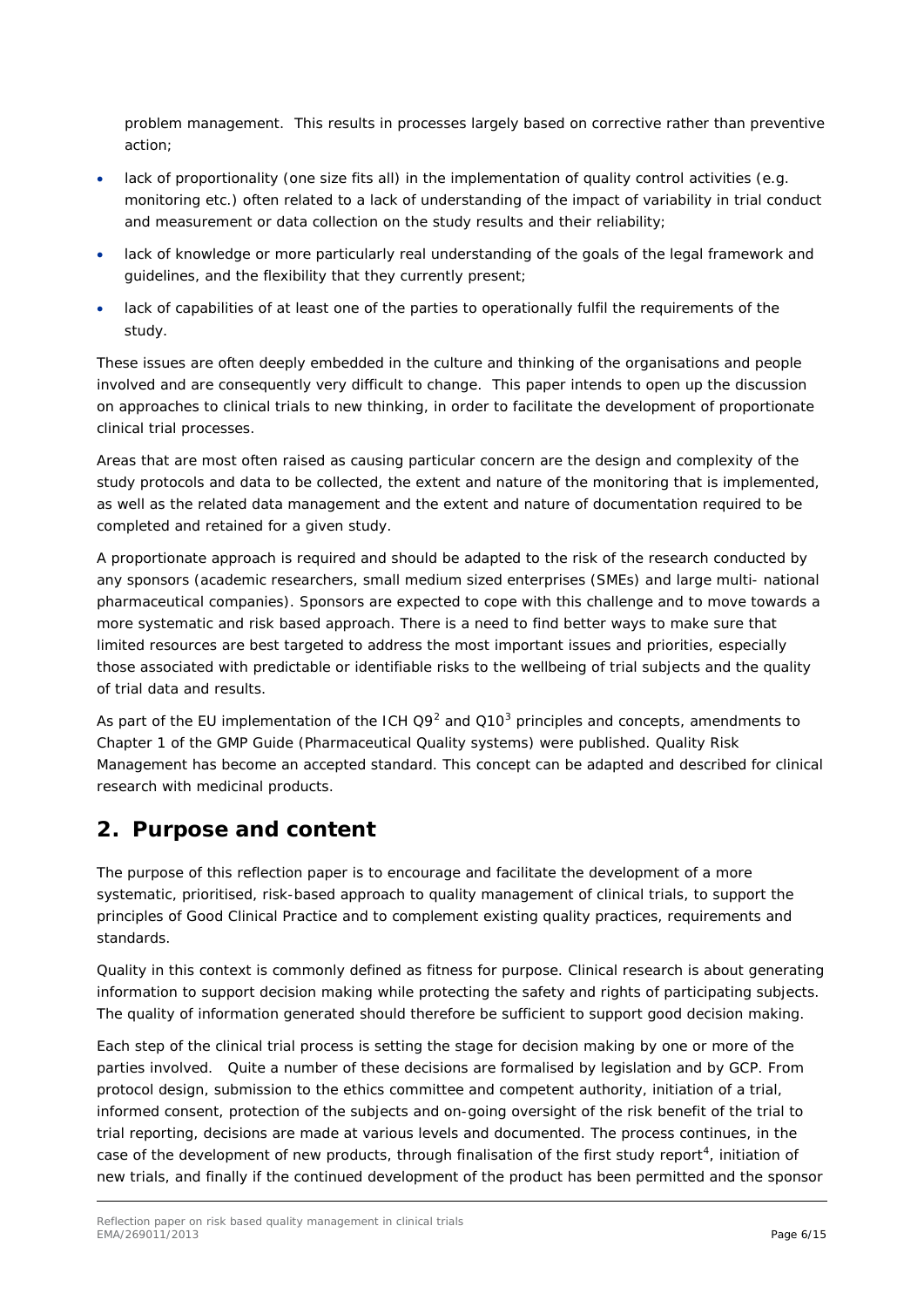decides to progress, the process reaches the marketing authorisation stage. Clinical trial results are also published in peer review journals where they influence other research and may lead to changes in medical practice and treatment strategies.

Every decision is made on the basis of knowledge founded on the data and information accumulated to date. Each of those decisions will only be as good as the processes used to collect, analyse, interpret and report the information to the decision maker, in a format that they can use. Many of these formats in themselves are standardised, such as the protocol, informed consent document, safety reports, clinical study report, marketing authorisation application dossier or journal publications.

Since perfection in every aspect of an activity is rarely achievable or can only be achieved by disproportionate allocation of resource, it is necessary to establish a risk based quality management system for which the ultimate principles are reliability of the trial results and the well being and safety of trial subjects. This system is based on identification of trial priorities and mitigation of the significant and serious risks and establishing tolerance limits within which different processes can operate.

This paper has been developed taking into account the activities of other groups in this field (e.g.  $ADAMON<sup>5</sup>$  $ADAMON<sup>5</sup>$  $ADAMON<sup>5</sup>$ , ECRIN<sup>[6](#page-14-6)</sup>, OPTIMON<sup>[7](#page-14-7)</sup> MRC/DH/MHRA joint project: Risk adapted approaches to the management of clinical trials<sup>[8](#page-14-8)</sup>, the Organisation for Economic Co-operation and Development (OECD)<sup>[9](#page-14-9)</sup>), the CTTI (Clinical Trial Transformation Initiative)<sup>[10](#page-14-10)</sup>, FDA "Guidance for Industry Oversight of Clinical Investigations  $-$  A risk-based approach to monitoring<sup>[11](#page-14-11)</sup>, the principles of ICH Q8 Pharmaceutical Development<sup>[12](#page-14-12)</sup>, ICH Q9<sup>2</sup> Quality Risk Management and ICH Q10<sup>3</sup> Pharmaceutical Quality System).

The examples given within the text fulfil the purpose of illustration of the topics addressed.

### <span id="page-6-0"></span>**3. Risk based quality management**

The basic idea of risk based quality management is the identification of the risks on a continuous basis for risk-bearing activities throughout the design, conduct, evaluation and reporting of clinical trials. The process should start at the time of protocol design so mitigation can be built into the protocol and other trial related documents (e.g. monitoring plan).

In addition to the mitigation of identified risks, opportunities to introduce beneficial and proportionate adaptation of conventional practices regarding the management, monitoring and conduct of the trial should also be identified. Risk based quality management is a systematic process put in place to identify, assess, control, communicate and review the risks associated with the clinical trial during its lifecycle. The principles of risk management and the overview of the process as outlined in ICH  $\Omega$ 9<sup>2</sup> apply as much to clinical trials as to other areas and a simple illustration of the process as applied to clinical trials can be seen in Figure 1. ICH  $Q9<sup>2</sup>$  provides references to various tools that can be used to assist in the risk management process, in particular for risk assessment. Application of risk based quality management approaches to clinical trials can facilitate better and more informed decision making better utilisation of the available resources. Risk management should be appropriately documented and integrated within existing quality systems. It is the responsibility of all involved parties to contribute to the delivery of an effective risk-based quality management system.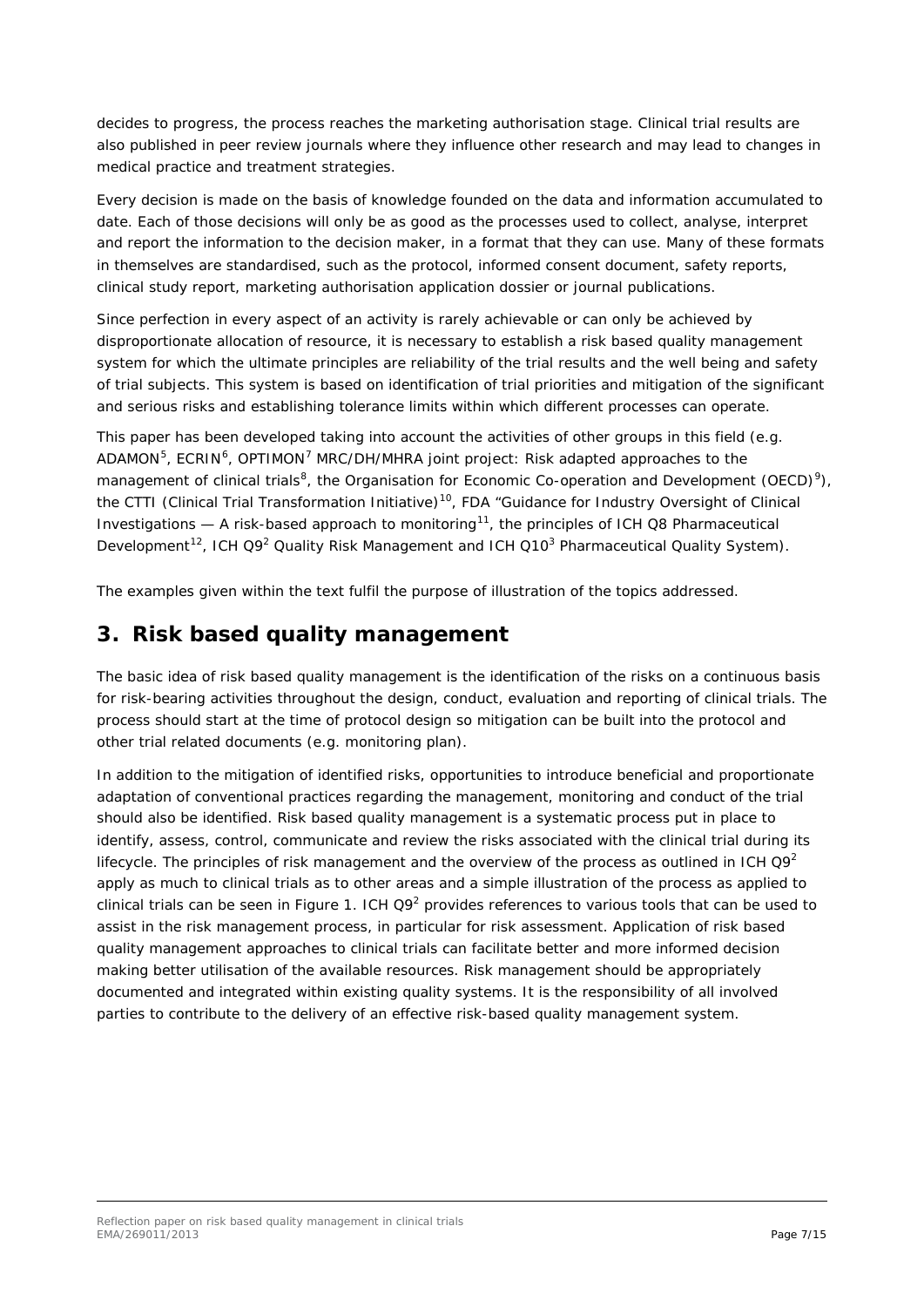

Figure 1: Illustration of a risk based quality management system for clinical trials

(a) Risk assessment requiring knowledge and understanding of what really matters for the establishment of priorities and the identification of risks: what may go wrong? What is the probability (chance/likelihood) of the occurrence of a negative outcome? What, in particular, would be the impact on trial subjects' rights/well-being/safety and/or on the reliability of the trial results? With the priorities in perspective, the assessment of risks consists of the identification of the negative outcomes, their impact and their chance/probability of occurrence.

(b) Risk control: decision making to accept risks or define mitigation measures for identified risks and establish a risk management plan. Areas with no or little risk that have been identified give opportunity to adapt traditional trial oversight and management approaches. Implement the actions identified.

(c) Risk review: on-going reassessment of the risks by review of new information emerging during the conduct of the trial (e.g. new pre-clinical data, new safety data, updated Investigator Brochure, Protocol Amendment) and the outputs of trial management activities (e.g. Monitoring output, Data management, Data Monitoring Committee Meeting Output, Audit Reports), assess impact on risk management plan and tolerance limits.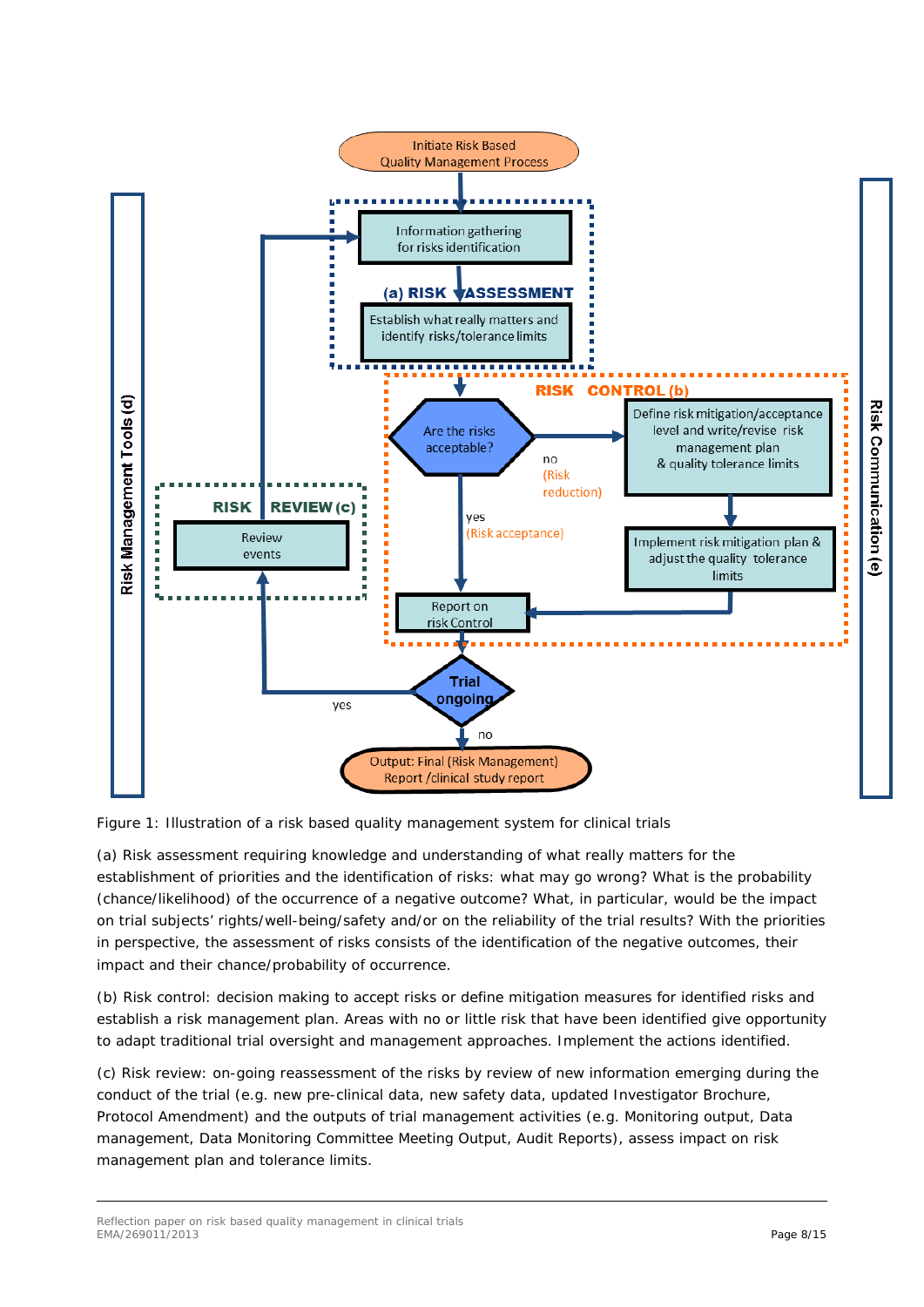(d) Risk management tools: can be paper based or built with the use of information technology. The tools can allow detection, identification, prediction, tracking, analysing with the generation of metrics. Broadly the tools support the risk management system and the decision making.

(e) Risk communication: distribution of the documents related to the risk review to all stakeholders and decision makers, communication of risk mitigation/acceptance measures.

All quality management processes are dynamic. Thus, continuous improvement is only ensured, when quality management processes are constantly adapted by collecting and using information on an ongoing basis, and when changes are routinely evaluated to make sure they are effective. It is an essential part of the risk based quality management system that review takes place as additional information becomes available.

### <span id="page-8-0"></span>**4. Risk assessment**

#### <span id="page-8-1"></span>*4.1. Information gathering for risk identification*

There are two levels to consider when gathering information for risk identification in clinical trials. At the first level, system risk, the information associated with the environment and its systems should be analysed to identify potential risks that could affect organisations, their technology and their data and products. These risks would indirectly affect a clinical trial. For the second level, project risk, the information directly linked with the trial should be analysed to identify the risks that are trial specific:

#### 1. Information gathered at system level

The globalisation and fragmentation of clinical trial management across and within numerous organisations/departments can produce areas where risks can be envisaged, often at interfaces of quality systems or movements of information/data. Those system related risk factors may have impact across projects and or clinical trials. It is essential that systematic use of information on the quality management system of the sponsor organisation as well as of involved collaborators is obtained and evaluated to identify risks. This would include:

- organisation structures and responsibilities (e.g. organograms, communication plans, contractual partners);
- quality systems and processes (e.g. standardised procedures);
- facilities and computerised systems (e.g. Information technology infrastructure, document management system, data management system, IVRS, eCRF system);
- human resources including training and qualifications of personnel (e.g. job descriptions, training plans, performance management);
- compliance metrics, performance measurements, quality audit and/or inspection outcomes;
- regulatory and ethical framework (e.g. knowledge of national and local approvals and notification required and their timelines).
- 2. Information gathered at project level

A project may describe a single clinical trial to a full clinical development programme. Information gathering at the project level is to identify potential risks linked with a specific trial/clinical programme. The information to review is specifically related to the trial and would include the following areas: the investigational medicinal product(s), trial design and protocol specific requirements, the project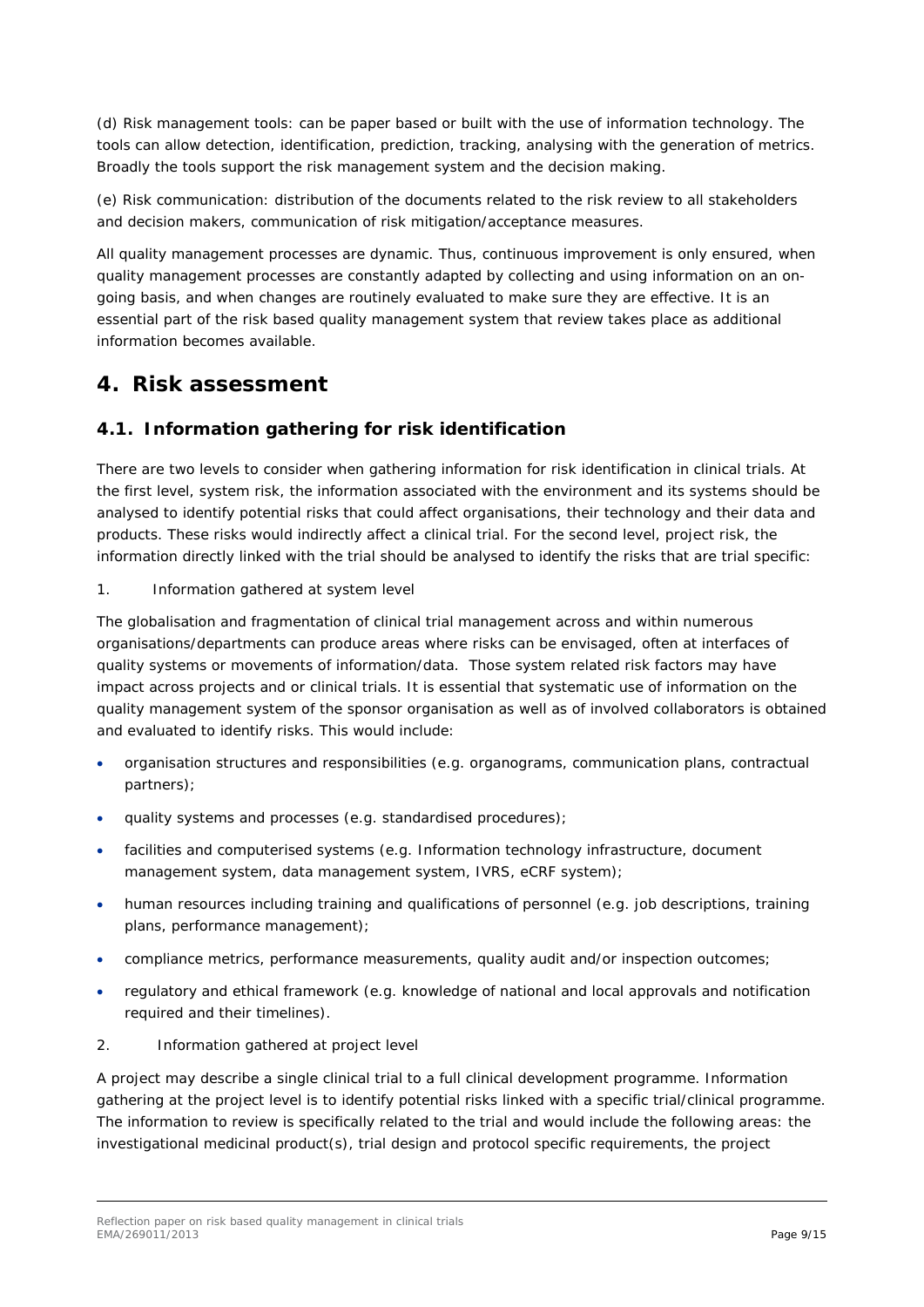management, the resources and the training, the equipment and procedures/methods for this specific trial.

- IMP related risk area: any available information about the physico-chemical properties of the active ingredient(s), the manufacturing process of the active ingredient(s) as well as of the investigational medicinal product(s), and the pharmacokinetic, pharmacological and toxicological properties of the investigational medicinal product(s), derived (on-going) from preclinical and clinical trials, including the concerned trial, the requirements for the labelling and packaging of the IMP.
- Trial design related risk area: complexity of trial design, trial population (e.g. vulnerability, morbidity), therapeutic area (e.g. difficult recruitment associated with rare disease), sample size calculation, practicability and adequateness of the eligibility criteria, non-medicinal protocol related activities (e.g. risk associated with biopsies).
- Operational risk area: study budget (e.g. inadequate planning for resourcing monitoring or other trial activities), development deadlines, staff resource level and study specific training (e.g. lack of GCP experience at a trial site), study management team and responsibilities (e.g. lack of revision of documents), clinical trial site selection and management, contract research organisation involvement, clinical trial supply processes and management, clinical site set up and infrastructure, laboratory setup, setup of trial databases (e.g. trial specific IVRS, eCRF with controlled access of the study eCRF and specific site training), site monitoring and central monitoring, management of clinical data including adapted safety monitoring (e.g. lack of SUSARS reporting), reporting and/or communication lines.

#### <span id="page-9-0"></span>*4.2. Establishing priorities for risk evaluation*

The first step is to clearly understand the processes and outcomes which really matter in order to achieve the objectives of the study protocol and good clinical practice. After the systematic identification of risks and before the definition of mitigation actions, it is first necessary to identify the risks that really matter and to establish priorities. Prioritisation should be oriented to meet the objectives of good clinical practice (assurance that the rights, safety and well-being of trial subjects are protected, and that the results of the clinical trials are credible) and the scientific objectives of the clinical trial.

The priorities need first to be established at the time of planning and preparation (design) of the clinical trial, including the corresponding documents, trial specific plan, data collection tools and all processes that will be used at the different stages of the trial. They should be carefully set out so that risk analysis is carried out and control measures are designed in a way that is continuously adapted to them.

The priorities should then be reflected in the trial related documents, in the assignment of resources and control procedures, in particular the focus of the data collection and monitoring and data management activities.

The establishment of priorities will guide the analysis and evaluation of risks. Qualitative or quantitative process methodologies based on risk categories can be used. Well established methods, like fishbone diagrams or Failure Mode and Effects Analysis (FMEA), take into account likelihood of occurrence, impact, and detectability of risks and can be useful tools.

The establishment of priorities will contribute to the identification of the risks that need to be mitigated and which should be the object of the risk based quality management process. Their analysis and evaluation can proceed with the knowledge that these risks are the ones that really matter.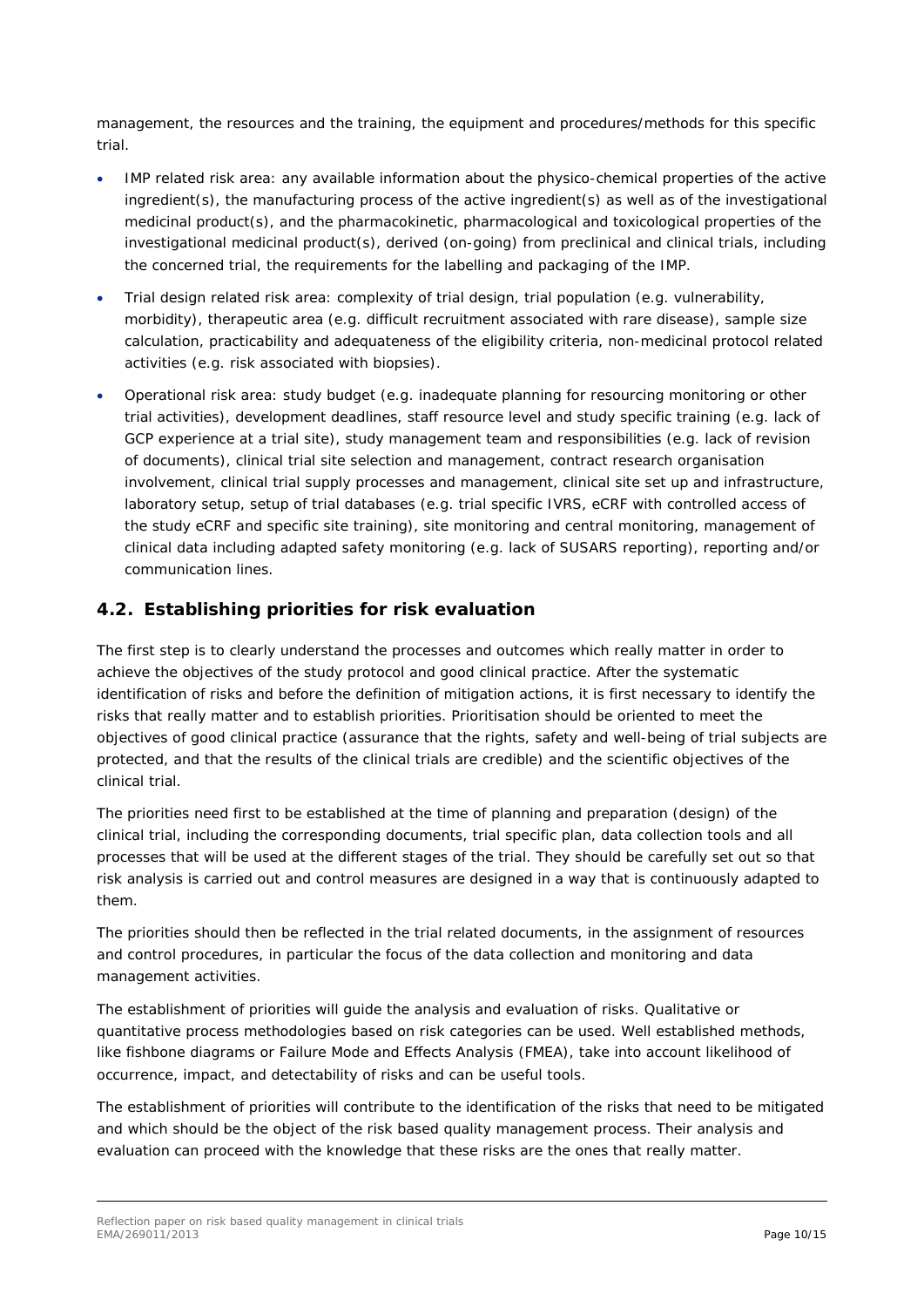Priorities should be continuously reviewed and adapted as deemed necessary during trial conduct.

## <span id="page-10-0"></span>**5. Risk control**

Risk control includes the process of decision making to reduce and/or accept risks (see for example ICH Q9<sup>[2](#page-5-1)</sup> chapter 4.4). The purpose of risk control is to reduce the risk to an acceptable level. During risk control, a mitigation plan should be prepared and implemented. The amount of effort used for risk control should be proportional to the significance of the risk and the importance of the process or outcome exposed to identified risk.

Risk control might focus on the following questions:

- Is the risk above an acceptable level?
- What can be done to reduce or eliminate risks?
- What is the appropriate balance among benefits, risks and resources?
- Are new risks introduced as a result of the identified risks being mitigated or accepted?

#### <span id="page-10-1"></span>*5.1. Risk mitigation/risk acceptance*

Risks might be acceptable if they have limited impact on subject's safety and rights as well as data integrity and reliability.

If a risk is not acceptable, it needs to be reduced by appropriate risk mitigation actions. Those need to be specified in a risk management plan. The latter needs to be reviewed and adapted accordingly.

Mitigation actions should be implemented to address identified risks with respect to the system and could include:

- documented procedures to formally link quality systems of organisation;
- detailed contracts between parties clearly defining roles, responsibilities and tasks to be undertaken;
- measures of oversight of delegated/contracted tasks;
- determination of communication plans, encompassing communication partners, objectives, goals, timetables and tools for all communications;
- tailored training in processes/procedures that may be new and/or unfamiliar;
- use existing data in different databases for risk assessment and risk mitigation, e.g. develop ITtools and automatic data interfaces;
- quality performance measurement for internal and external service providers, linked to flexibility in plans for oversight and monitoring etc.

Mitigation actions to be implemented to address identified risks with respect to the project and could include:

- protocol design process with collaboration of expert functions including feasibility aspects;
- designing of training material, trial specific plans for monitoring, audit, data management etc. taking into account the identified priorities and risks;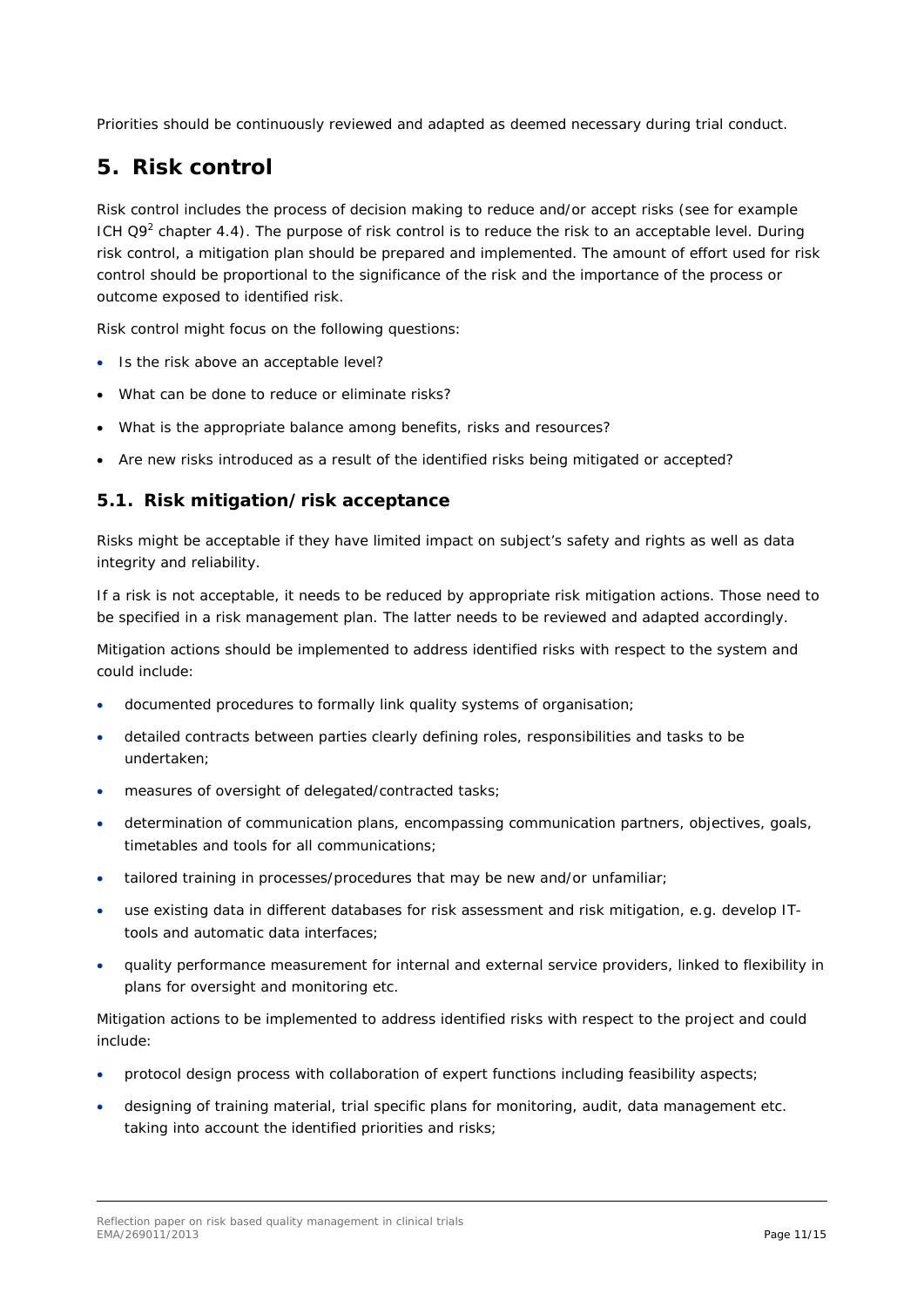- safety monitoring procedure adapted to each project and stage of the project e.g. post-approval trials where the safety profile for a product is known, such adaptation is most likely to be an efficiency gain of low risk to the patients;
- trial specific adaptation of extent and nature of monitoring, for example, adaptation of on-site monitoring visits, SDV (Source Data Verification) focused on particular data, (complementary) central monitoring processes etc. (subject to appropriate metrics being captured to determine when/if escalation in monitoring would be appropriate), data handling, and evaluation as well as reporting.

#### <span id="page-11-0"></span>*5.2. Quality tolerance limits*

Having established the priorities and the processes for risk mitigation/acceptance, it is important to define the initial acceptable variation or tolerance limits for the clinical trial data and procedural metrics involved. It is important to recognise that tolerance limits do not need to be established for all variables or procedural metrics. It is envisaged that the limits may be readily deducted or may require an in-depth scrutiny of the objectives and endpoints (e.g. complex, larger and longer trials).

The acceptable variation of clinical trial data, predefined by the tolerance limits, should be established bearing in mind the current state of medical and statistical knowledge about the variables to be analysed as well as the statistical design of the trial. Measurements within the protocol tolerance range would therefore not be "protocol deviations". The introduction of a tolerance range/limit for specific clinical trial data parameters, at an early stage, defined within the protocol, would allow better focus of the data measurement, collection and reporting. Tolerance limits can also be set for procedural metrics from trial management systems (e.g. deliverables for monitoring reports), these could be defined in other appropriate documents (e.g. SOPs, Monitoring plans etc.). The parameters for which a tolerance limit is appropriate should be decided as part of the risk assessment.

One of the benefits of setting tolerance limits early at the time of risk identification or prior to the start of the trial is to allow detection of the deviations from the tolerance range. This would be conducive to rectify or modify the processes to improve the conduct of the study. The other benefit of introducing quality tolerance limits is that it directs the oversight and the monitoring on the parameters that matter to the study objectives and help to design more risk based oversight, management and monitoring strategies. The tolerance limits can be set for a specific trial or some appropriate parameters could be general limits applied to all the sponsor's trials and defined in the sponsor's quality system.

The following are examples of areas for which variation or tolerance limits could be established:

1. Trial data

Consider the precision, the accuracy and the timing of clinical measurements. In particular in relation to the importance of the variable in terms of the trial objectives including safety monitoring (e.g. the occasional omission of some measurements, or early or late performance of some study visits may be in some cases less critical than in others).

With the knowledge of the tolerance limits, attention is only focussed on those situations where these established tolerance limits are exceeded, or exceeded by more than a set frequency or amount. In addition, especially with direct electronic data capture, the measurement and tracking of data within these limits is more easily achieved, reported and where needed acted on.

For example it may be important in some cases to very accurately time a procedure 60 minutes post administration of a dose of medicine for pharmacokinetic purposes and a tolerance of 60 minutes plus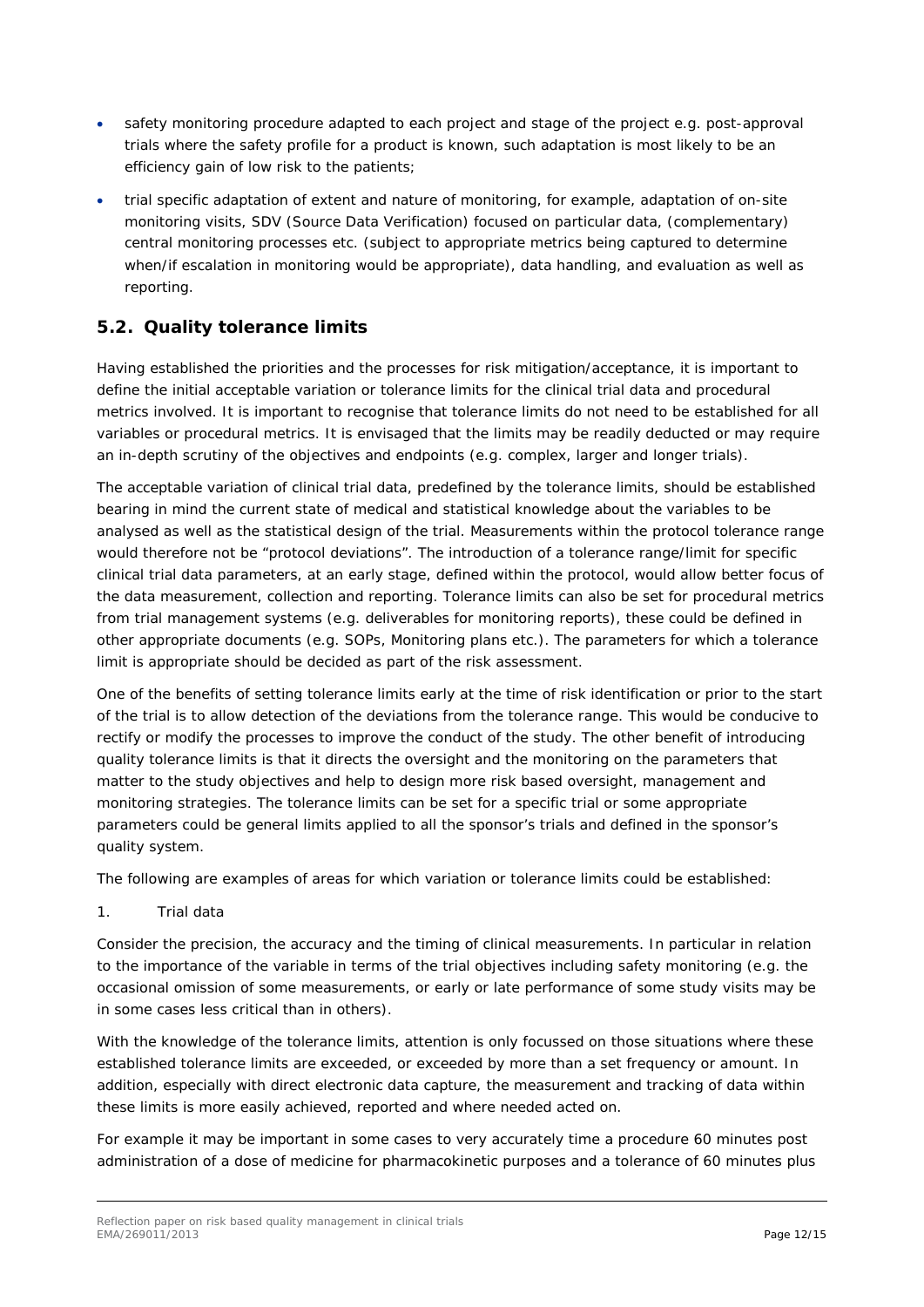or minus 1-3 minutes may be acceptable, based on the predicted or known PK profile of the drug. In other cases a one hour post dose safety monitoring of blood pressure or heart rate may be equally valid if performed plus or minus 15 minutes from the hour.

Consider the process for data recording/transcription and its accuracy. This would provide information for setting tolerance limits on source data verification requirements.

2. Trial protocol procedures and GCP

Monitor the compliance/deviation from protocols.

Effective mechanisms should be in place to capture protocol and/or GCP deviations and assess their impact on the objectives of the trial and the welfare of trial subjects. Tolerance limits could be set such that detected issues may trigger escalation of monitoring (e.g. additional site visits, additional training).

3. Trial management procedures

Define the metrics that will allow oversight of the trial.

Establish the oversight/management/monitoring strategy.

Define the timing of reporting/retrieval of data.

For example, a monitoring plan could include more emphasis on central monitoring and audit and targeted source data verification on those variables that have been identified as important for meeting the trial objectives, with no or reduced SDV on others. The use of eCRF systems facilitates the use of central monitoring activities and metrics could be developed such that triggers are set for targeted monitoring/audit activities.

An example metric that may trigger targeted activities could identify site with excessive delays in data being entered on to the eCRF system or in serious adverse event (SAE) reporting. The lack of variability in data can also trigger further monitoring, e.g. one digit preference for blood pressure measurements in hypertension trials.

There is potential to develop central monitoring systems using statistical methodology to monitor the quality of the trial conduct and data, with regular metrics reports and records produced that demonstrate the checks/activities that are being undertaken and that they are compliant with the defined monitoring strategy and procedures. This could lead to targeted on-site visits to address the issues that such visits are better placed to detect.

## <span id="page-12-0"></span>**6. Risk review and reporting quality**

#### <span id="page-12-1"></span>*6.1. Risk review cycle*

The concept of risk based quality management in clinical research revolves around the following cycle (as presented in Figure 1):

- risk assessment with information gathering, the establishment of priorities and the identification of risks associated with the study;
- risk control which encompasses setting tolerance limits mitigation and acceptance of risks;
- risk review which necessitates knowledge of the previous steps with the integration of the risk management tools and the communication on the review of the results and data associated to the risk identified and the documentation of the actions needed.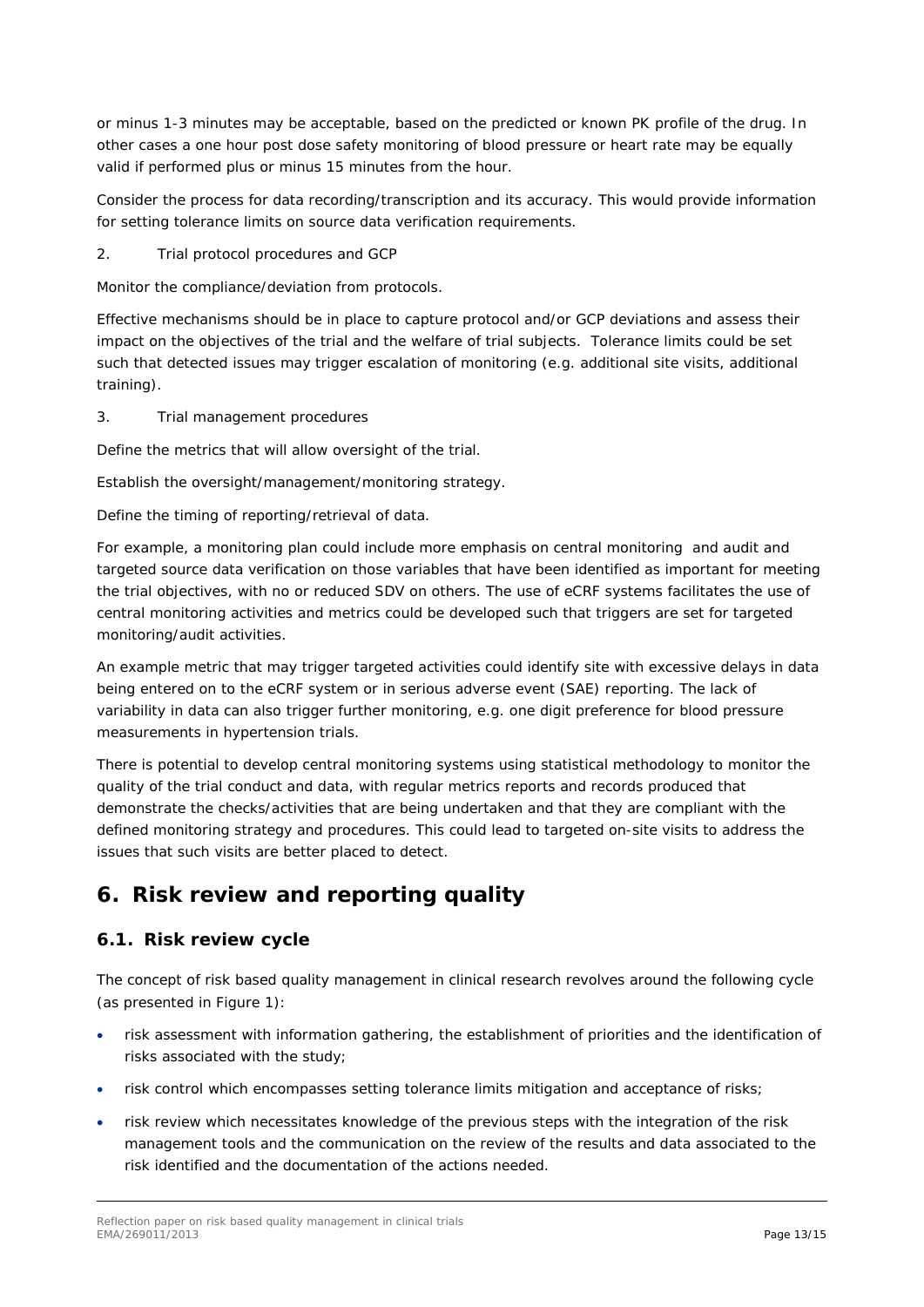### <span id="page-13-0"></span>*6.2. Reporting quality*

The feedback from the risk review cycle should be analysed and summarised. This will include measures of variability of measurements and their timing, assessment of deviations from tolerance limits or protocol requirements, and missing data. Additional information can be achieved by welldesigned intra and inter site variance analysis on single or multiple variables. Any analysis of trends should be done in relation to the overall impact on the scientific merits and usability of the generated data as established through priority setting and identification of risks. Such analysis can be supplemented with information on process compliance derived from monitoring/data management reports.

At the end of a trial it should be possible, in a clear qualitative and/or quantitative way, to report on the extent to which a trial has operated within the tolerance limits established and maintained during the trial and whether it has been conducted to acceptable level of quality as assessed by a predetermined methodology. Such a report could be included in the clinical study report<sup>[4](#page-5-2)</sup> (in section 9.6 Data Quality Assurance) and could describe actions, where possible, that were implemented to correct and prevent deviations from tolerance limits during the trial conduct. Audit outcomes will add to and serve to validate the quality report of a trial.

## <span id="page-13-1"></span>**7. Proposed approaches**

Clearly, the implementation of risk management methodology including the design of clinical trial tools requires the coordination and the integration of information from a broad range of sources. The issues giving rise to the problems presented in this paper are multifactorial. Clinical trials themselves cover a large range of objectives and vary enormously from phase 1 to large post authorisation clinical trials. No single tool or approach will address these issues. The references 5-11 provided in section 8 of this paper include a number of tools and discussions of these.

A "stratified approach" concerns categorisation of the trial risk based upon the marketing authorisation status of the investigational products and in relation to its use in the trial as per normal clinical practice. There is increasing consensus that this may not be sufficient on its own and that a "trial specific" or "customised approach" to risk assessment is also required. This would assess risks from the clinical trial protocol, which would be dependent upon, for example, the protocol complexity, subject population, therapeutic indication and nature of endpoints, clinical trial setting, administration of the product and complexity of study procedures and measurement.

It is suggested that there is a separation of prioritisation and risk mitigation approaches according to several dimensions, covering the design, conduct and trial reporting phases of the trial. These should always be aimed at protecting trial subjects' rights, well being, integrity and safety and the assurance of quality of data and the trial results.

The identification of priorities and potential risks should commence at a very early stage in the preparation of a trial, as part of the basic design process. The concerns with trial and protocol design, design of data collection tools/instruments, the design of the monitoring and data management strategies and plans, including the relative role of centralised versus on-site activities and the data quality tolerances, and the design of record keeping for the study should be addressed within the framework of these dimensions, implementing a quality by design approach. Risk assessment and mitigation plans should be appropriately disseminated within the organisation, regularly reviewed and updated when new information becomes available.

In case of a clinical development programme, risk based approaches should ideally be established at the programme level and then protocol by protocol throughout clinical development, building on the